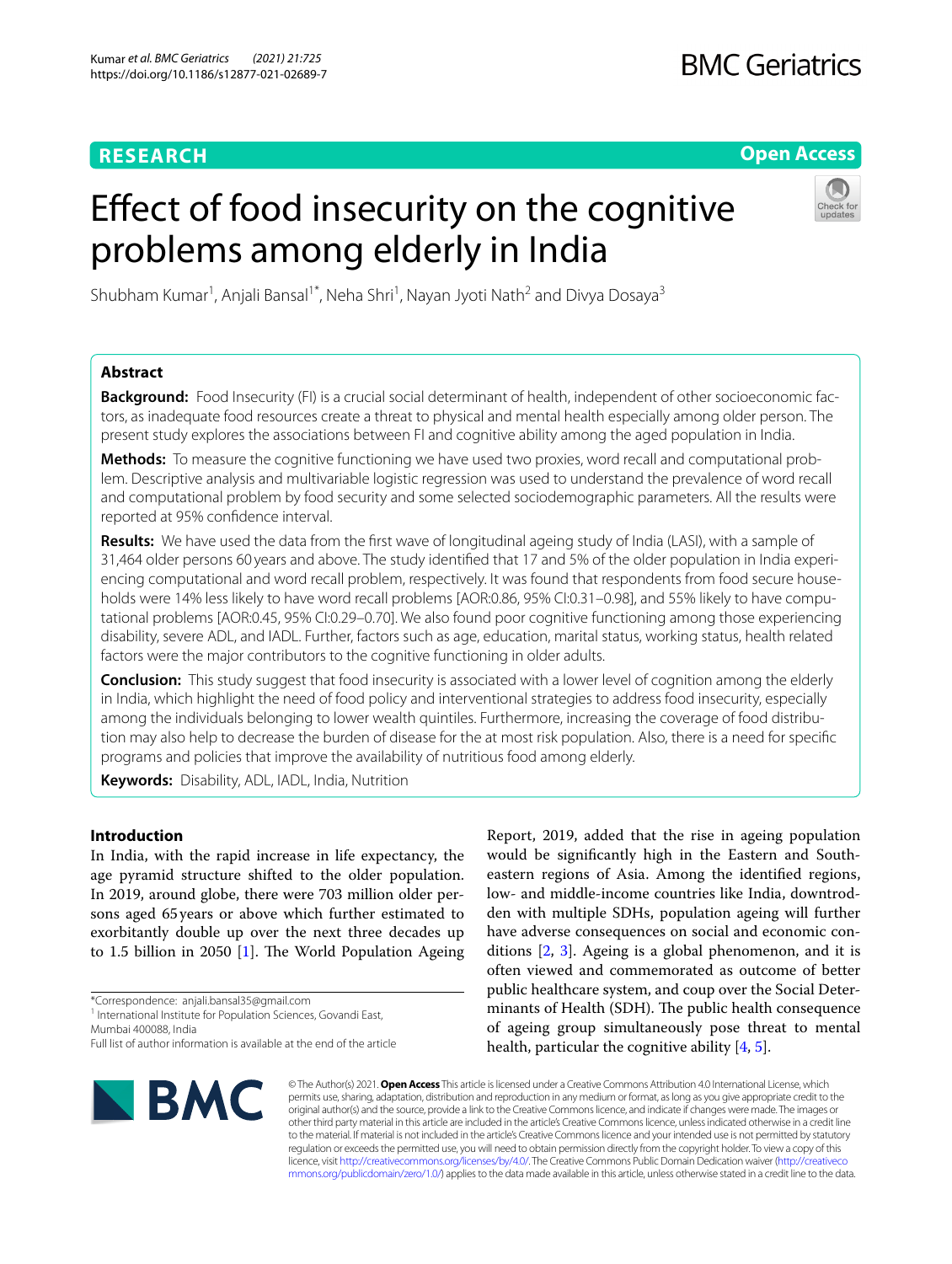Despite India being the fastest growing economy globally, the country ranked at 94 out of 107 countries on Global Hunger Index, much behind Bangladesh, Pakistan, and Nepal, with hunger levels categorized as 'serious' [[6\]](#page-8-5). Food insecurity possess a very big challenge in front of the policy makers, which sometimes hinders the development of cognitive functioning among children, and in later ages  $[7-12]$  $[7-12]$  $[7-12]$ . Food insecurity (FI) is "limited or uncertain availability of nutritionally adequate and safe foods or limited or uncertain ability to acquire acceptable foods in socially acceptable ways" [[13](#page-8-8)]. Studies have also defned FI from an economic perspective as "disruption of food intake or eating patterns because of lack of money and other resources" [[14\]](#page-8-9). In 2020, approximately 17.2% of the global population, or 1.3 billion people, have experienced food insecurity at moderate levels where access to sufficient food is hindered due to numerous social determinants of health  $[15]$ . The latest Longitudinal Ageing Study in India (LASI) reported that 6% of older adults age 45+ had reduced the size of means, 5% were hungry due to inadequate food, and 4% did not eat for a full day as the food is unavailable in the past 12months. Madhya Pradesh (13.6%), Bihar (10.4%), and Jharkhand (10.1%) signifcantly reported constraints in food availability, much higher than the national average  $(8.1\%)$  [\[15\]](#page-8-10). The access to moderate food insecurity may not necessarily be hunger but certainly at the greater risk of malnutrition and poor health (ibid.). A more signifcant proportion of food insecurity exists in low- and middle-income countries, creating a threat to developing many chronic diseases [[16\]](#page-8-11). Food insecurity is one of the variables infuencing the severe state of hunger across the Indian population. FI is a crucial social determinant of health, independent of other socioeconomic factors [\[7](#page-8-6)], as inadequate food resources create a threat to physical and mental health of people of all ages [\[8\]](#page-8-12).

Aging cause several changes in the physiological functions, including cognitive functioning, bone loss, etc. Multiple works of literature have shown that the FI is associated with several chronic physical health conditions [[17](#page-8-13)[–19](#page-8-14)]. Studies found that the lack of inadequate food leads to development of various chronic health condition such as hypertension [[20\]](#page-8-15), cardiovascular diseases  $[21-23]$  $[21-23]$ , and diabetes  $[21]$  $[21]$ . Other than physical health, food insecurity has been known to impact cognitive function and mental health [\[11](#page-8-18), [12,](#page-8-7) [24](#page-8-19)]. Inadequate nutrition caused by FI has also shown an association with unfavourable health outcomes such as obesity, anxiety, depression, and suicide, which activates the hypothalamic-pituitary-adrenal axis and triggers the secretion of glucocorticoids in the adrenal glands  $[24, 25]$  $[24, 25]$  $[24, 25]$ . The deficiency of several vitamins and micronutrients also leads to various cognitive impairment which often leads to chronic health state, like Alzheimer's [[23,](#page-8-17) [26–](#page-8-21)[28](#page-8-22)]. So it is important to study the relevance of food insecurity in context of elderly which leads to cognitive impairment. Longitudinal and cross-sectional studies conducted in the western part of the world concluded that aging is a primary factor for cognitive decline and cognitive impairment [[9,](#page-8-23) [12\]](#page-8-7). Studies conducted in 2004 among the adult population from Puerto Rican, Boston, USA, stated a stronger association between food insecurity and cognitive function in older participants than the younger ones [[24\]](#page-8-19). At the same time, another study conducted from 2011 to 14 by National Center for Health Statistics (USA) found that food insecurity is inversely associated with cognitive function among older adults, which translates into a higher risk of cognitive impairment over time [\[9](#page-8-23)].

Existing studies have established the strong association of food insecurity with children's cognitive functioning [\[10](#page-8-24), [29\]](#page-8-25). However, little is known about whether food security is associated with working memory, semantic memory, and behavioural issues among the elderly aged population in India. Several other studies establish a signifcant impact of FI on cognitive functioning, highlighting the importance of food policy and reducing disease burden through alleviating FI. However, there is a lack of adequate evidence to establish the association between FI and cognitive ability among the aged population,  $60+$ in India. Given the sparse literature in the Indian context, the objective of the present study was to examine whether the prevalence of food insecurity has an association with cognition ability among the aged population above 60years.

#### **Materials and methods Data**

We have used the data from the frst wave of longitudinal ageing study of India (LASI), which has a carried out for all 35 states (exclude Sikkim) and union territories (UTs) of elderly aged 45years and above.

LASI is India's frst-ever survey which provides comprehensive information on demographics, household economic status, chronic health conditions, symptombased health conditions, functional health, mental health (cognition and depression), biomarkers, health insurance and healthcare utilization, family and social networks, social welfare programmes, work and employment, retirement, satisfaction, and life expectations. The survey has well-developed tools to evaluate the effect of changing policies on the health outcomes among older adults in India.

LASI wave one was supported by the Ministry of Health and Family Welfare (MoHFW), the Government of India, the National Institute on Aging (NIA), and the United Nations Population Fund, India (UNFPA). LASI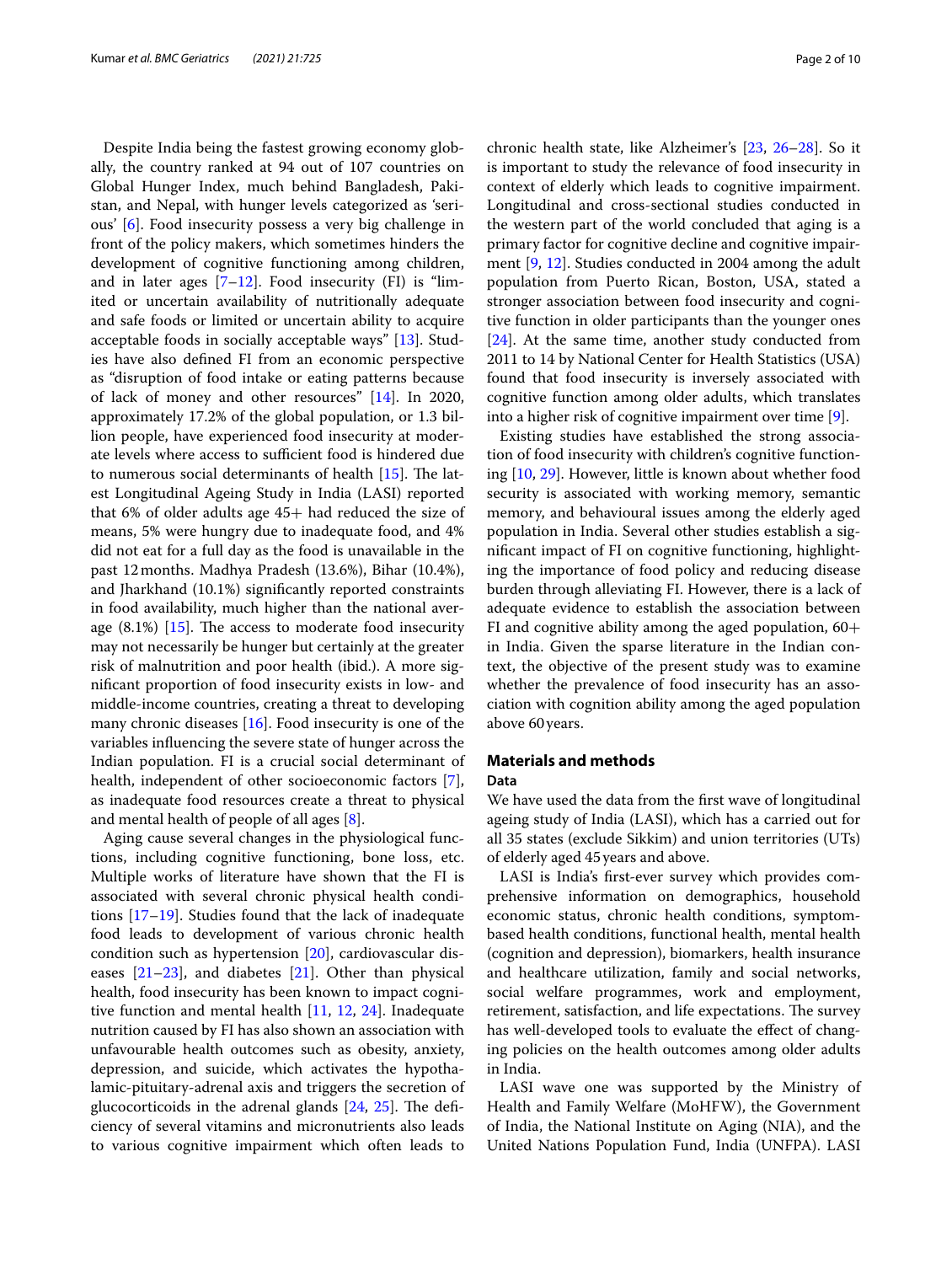is a collaborative study of three nodal agencies: International Institute for Population Sciences (IIPS), Harvard T.H. Chan School of Public Health (HSPH), and University of Southern California (USC) and several other national and international institutions.

The LASI has used a multistage stratified area probability cluster sampling to achieve a nationally representative sample of older adults. This stage sampling design has adopted rural areas and a four-stage sampling design for urban areas across the states and UTs. In the frst stage of sampling, primary sampling units (PSUs) were selected, which were Tehsils and Talukas. In the second stage, villages and wards were selected for rural and urban areas respectively in selected PSUs. The third stage involved selection of households in rural areas and census enumeration blocks (CEBs) in urban areas. In the fourth stage, households were selected from CEBs in urban areas [\[15](#page-8-10)].

#### **Study variables**

#### *Outcome variables*

The outcome variable for this study is cognition. In addition to that, working memory (word recall and computational) is considered a proxy measure of cognition [\[30](#page-8-26)]. In the LASI questionnaire, the word recall problem has been measured using three sets of list, list1, list2, and list3, which consists of 10 words in each. Respondents were asked to recall as many words as they can, and were categorised as '0' if they did not recalled any of the words from the lists and 1 otherwise.

Similarly, the computational problem has been assessed based on two numerical questions asked in the survey. Further, the answer has recorded either 'correct' or 'incorrect' and recoded in 'yes' and 'no'.

#### *Response variables*

The response variables for this study are food insecurity (severe, moderate and secure); gender (male and female); age (60–69 and 70years and above); marital status (currently married, never married, divorced/separated/eserted/widowhood), education (no education, below primary, primary, secondary, and higher); living arrangements (living alone, with spouse and with others); place of residence (rural and urban); wealth index (poorest, poorer, middle, richer and richest); currently working (yes and no); self-rated health (poor and good; physical activity (yes and no); tobacco use (no and yes); ADL disability (severe, moderate and no disability), and IADL disability (severe, moderate and no disability).

*Computation of food insecurity, IADL and ADL disability scale* In our study, food insecurity was measured using fve questions, All the questions were asked as period reference of the last 12 months, The questions were, did you ever reduce the size of your meal? Did you eat enough food of your choice? Were you hungry but didn't eat because there was not enough food in your household? Did you ever not eat for a whole day because there was not enough food in your household?, and Do you think you have lost weight in the last 12 months because there was not enough food in your household? All the responses were coded as yes and no, and were further categorised into three categories severe, moderate and secure. The methodology for the computation of food insecurity scale was developed using previous studies [\[31–](#page-8-27)[33](#page-8-28)].

Activities of daily living (ADL) and Instrumental activities of daily living (IADL) disability constructed from fve (bathing, dressing, mobility, feeding, and toileting) and seven (preparing a hot meal (cooking and serving), shopping for groceries, making telephone calls, taking medications, doing work around the house or garden, managing money, such as paying bills and keeping track of expenses and getting around or fnding an address in an unfamiliar place) activities. The methodology for computation of the IADL scale was adopted by Katz (1963), in which they used eight indicators to measure the scale, [[34\]](#page-8-29), but we used six indicators based on the availability in LASI. Similarly the ADL disability scale was adopted from Lawton (1969) [[35](#page-8-30)], where they have used six indicators to measure ADL, but we used fve indictors subject to availability in the LASI study. Both the ADL and IADL disability was categorized into the three categories as "severe", "moderate", and "no disability".

#### **Statistical measures**

Descriptive analyses were used to understand the prevalence of word recall and computational problem by food security and some selected sociodemographic parameters. To estimate the odds ratio, binary logistic regression was performed to determine the adjusted association between cognition problems and food security and sociodemographic parameters. The equation of binary logistic regression can be written as follow:

$$
\log\left(\frac{p_i}{1-p_i}\right) = \beta_{0+\beta_1x_1+\beta_2x_2}\dots\beta_kx_k
$$

Where p is the probability,  $\beta_0$  is the intercept,  $\beta_1$ ,  $\beta_2$  to  $\beta_k$  are the coefficients and  $x_1$   $x_2$  to  $x_k$  are the independent variables. All the analyses have been performed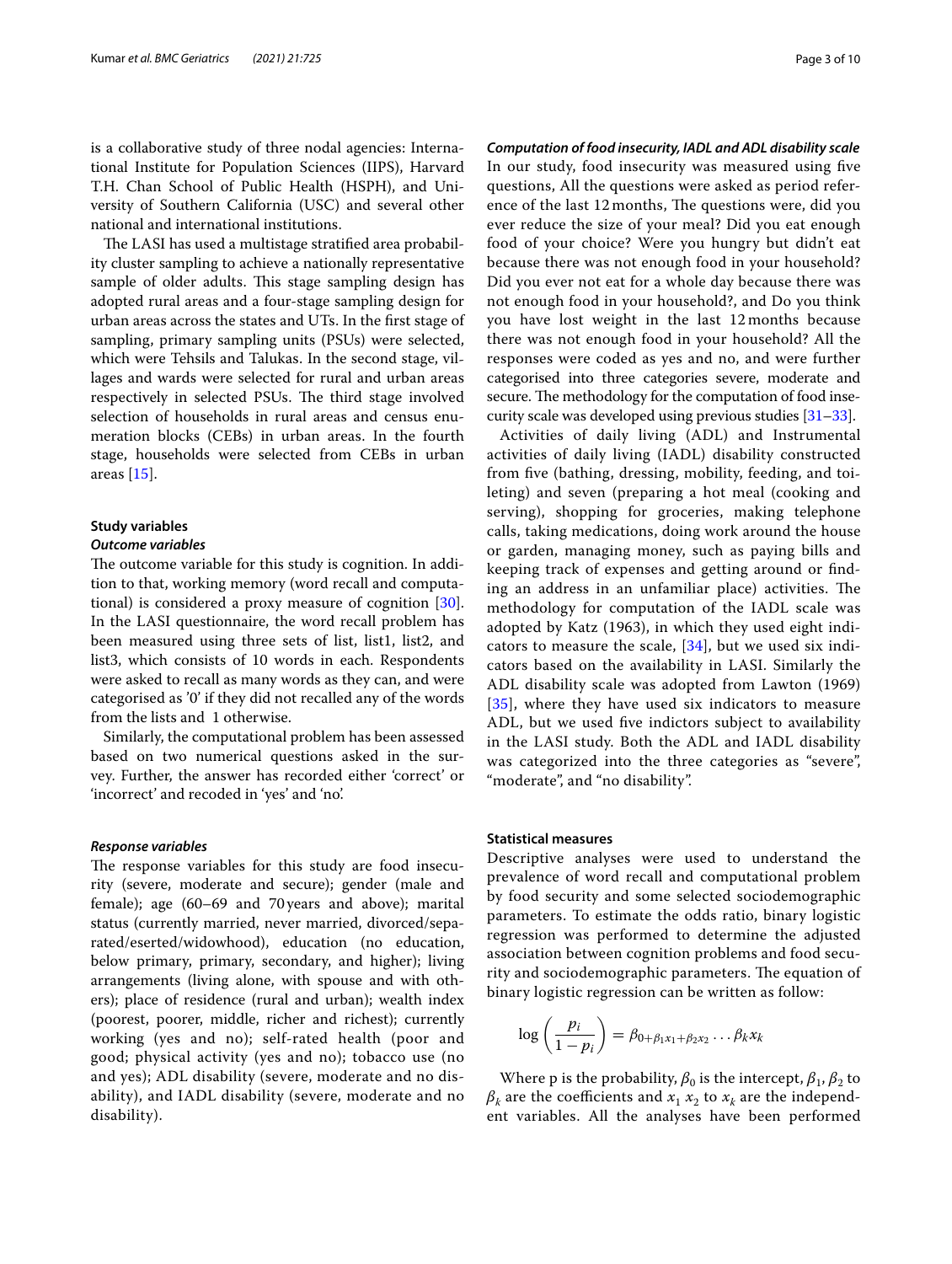<span id="page-3-0"></span>**Table 1** proportion of working memory (word recall and computation) problems among elderly by food insecurity and selected sociodemographic parameters

|                             | Word-<br>recall<br>problem<br>problem<br>%<br>% | Computational | <b>Total</b> |
|-----------------------------|-------------------------------------------------|---------------|--------------|
|                             |                                                 |               | N            |
| <b>Food Insecurity</b>      |                                                 |               |              |
| Severe                      | 7.3                                             | 29.5          | 199          |
| Moderate                    | 4.4                                             | 18.8          | 14,178       |
| Secure                      | 5.4                                             | 16.0          | 17,088       |
| Gender                      |                                                 |               |              |
| Male                        | 4.7                                             | 10.2          | 14,931       |
| Female                      | 5.1                                             | 23.8          | 16,533       |
| Age                         |                                                 |               |              |
| $60 - 69$                   | 2.8                                             | 12.6          | 18,410       |
| $70+$                       | 7.9                                             | 24.0          | 13,054       |
| <b>Marital Status</b>       |                                                 |               |              |
| Currently married           | 4.1                                             | 12.8          | 19,536       |
| never married               | 7.9                                             | 20.9          | 225          |
| divorced/separated/deserted | 6.3                                             | 24.8          | 11,703       |
| <b>Education</b>            |                                                 |               |              |
| No Education                | 5.8                                             | 25.9          | 17,782       |
| Below primary               | 3.6                                             | 9.0           | 3598         |
| Primary                     | 3.3                                             | 6.0           | 3520         |
| Secondary                   | 4.6                                             | 5.4           | 5285         |
| Higher                      | 1.9                                             | 2.2           | 1278         |
| <b>Living arrangements</b>  |                                                 |               |              |
| Living alone                | 4.8                                             | 21.7          | 1787         |
| With spouse                 | 3.9                                             | 12.7          | 19,176       |
| With others                 | 6.8                                             | 25.1          | 10,501       |
| <b>Place of residence</b>   |                                                 |               |              |
| Rural                       | 4.7                                             | 19.1          | 22,196       |
| Urban                       | 5.6                                             | 13.2          | 9268         |
| <b>Wealth quintile</b>      |                                                 |               |              |
| Poorest                     | 5.0                                             | 24.1          | 6829         |
| Poorer                      | 5.0                                             | 18.7          | 6831         |
| Middle                      | 6.2                                             | 16.2          | 6590         |
| Richer                      | 4.0                                             | 13.5          | 6038         |
| Richest                     | 4.3                                             | 12./          | 5175         |
| <b>Currently working</b>    |                                                 |               |              |
| Yes                         | 2.4                                             | 11.6          | 9483         |
| No                          | 6.6                                             | 18.5          | 13,197       |
| Self-rated health           |                                                 |               |              |
| Poor                        | 4.3                                             | 21.1          | 4630         |
| Good                        | 2.1                                             | 14.1          | 26,181       |
| Use of tobacco              |                                                 |               |              |
| No                          | 4.2                                             | 17.5          | 18,665       |
| Yes                         | 3.7                                             | 14.9          | 12,539       |
| <b>ADL disability</b>       |                                                 |               |              |
| Severe ADL                  | 29.0                                            | 50.6          | 999          |
| Moderate ADL                | 6.0                                             | 20.7          | 6045         |

|                        | Word-<br>recall<br>problem | Computational<br>problem | Total  |
|------------------------|----------------------------|--------------------------|--------|
|                        | $\%$                       | $\%$                     | N      |
| No ADI                 | 2.7                        | 14.3                     | 24.291 |
| <b>IADL</b> disability |                            |                          |        |
| Severe IADI            | 22.8                       | 46.0                     | 1859   |
| Moderate IADI          | 4.0                        | 18.6                     | 13,281 |
| No IADI                | 2.3                        | 11.8                     | 16,164 |

using STATA version 16, and results are reported at 5% level of signifcance.

## **Results**

The first wave of LASI took place in 2016–17 with a national sample of 72,250 older adults aged 45 and above, including 31,464 elderly age 60 and above and 6749 oldest-old persons age 75 and above. However, our study is concerned with 31,464 elderlies from 60years and above.

It was found that 17.3% of the participants had word recall working memory problem and almost 5% had computational working memory problems. The socioeconomic characteristics and health status of the study participants are shown in Table [1.](#page-3-0) Word recall problem and computational problems was found to be highest among respondents from food insecure households and adults aged 70 and above. Thirty nine percent of the respondents from severely food insecure households had computational problems while 7.3% have word recall problems. Higher proportion of females has word recall problems and computational problems. Around 10% of male have computational problem whereas 23.8% of female had computational problem. This gender difference was not much pronounced in case of word recall problems. Age-wise, both of this cognitive impairment problem was found to be highest among respondents aged 70 and above and around 8 and 24% of them have had word recall problem and computational problems. As far as marital status is concerned, working memory problems was lowest among currently married respondents. Roughly one-fourth of the respondents without any education had computational problems and word recall problem was found to be 5.8% among respondents without any education. However, the proportion of respondents with working memory problem decreased with the higher levels of education. The working memory problem was highest among respondents living with person other than spouse followed by respondents living alone and least among respondents living with spouse. Surprisingly, word recall problem was highest (5.6%) among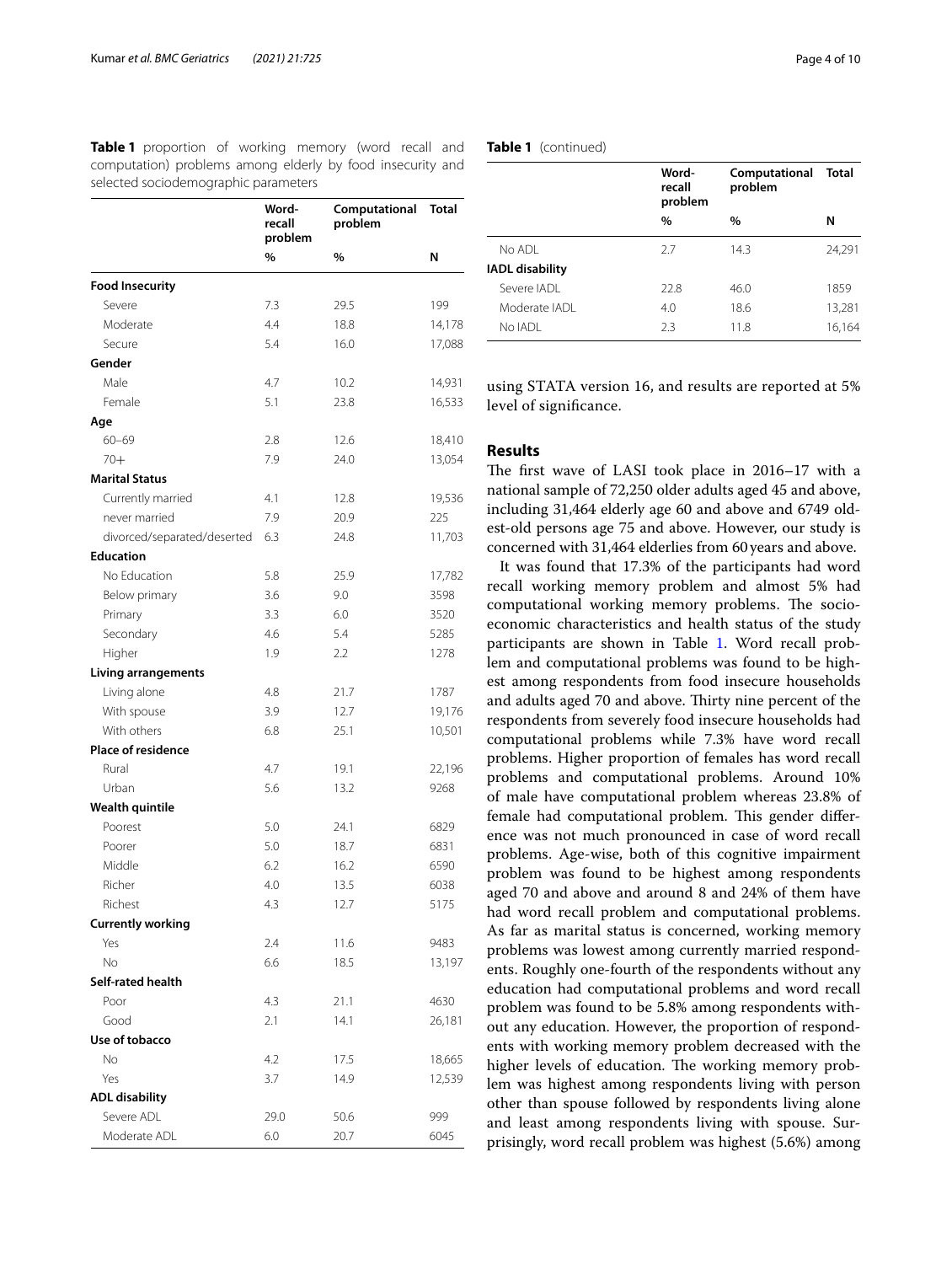respondents from rural areas. However, among urban resident's word recall problem was found to be 4.7%. In contrast, 19.1% of the rural residents have computational memory problem whereas among urbanites it was found to be 13.2%. As we move from poorer to richer wealth quintile, the proportion of respondents with working memory problems decline substantially. For instance, 24.1% of the respondents from poorest wealth quintile have computational problems whereas among respondents belonging to richest wealth quintile it was 12.7%. Similarly, around 5% of respondents from poorest wealth quintile have word recall problems and 4.3% of richest individuals have word recall problems. Word recall problem was thrice higher among respondents who were not currently working than currently working respondents (2.4%). A slightly higher proportion (18.5%) of currently not working respondents have computational problem whereas computational problem was found to be only 11.6% among currently working respondents. Surprisingly, one-ffth (21.1) of the respondents who reported their health to poor had computational problems. About 4.3 and 2.1% of respondents who reported their health to be poor and good respectively had word recall problems. Surprisingly, tobacco users had lower levels of computational and word recall problems in compared to non-tobacco users. Around half of the respondents with severe ADL disability had computational problems whereas it was prevalent among 14% respondents without any ADL disability. Similarly, 29% of the respondents who had severe ADL disability had word recall problems. People with severe ADL or IADL disability had highest computational and word recall problems. Analogously, 46% of respondents with IADL disability were found to have computational problems. However, word recall memory was found to be 4 and 2.3% respectively for those who had moderate and no IADL disability (Figs. [1](#page-4-0) and [2](#page-5-0)).

Table [2](#page-6-0) shows the results obtained from the logistic regression analysis of socio-economic status and health status which determine the working memory problems among the older adults. Respondents from food secure households were 29% less likely to have word recall problems [AOR:0.86, 95% CI:0.31–0.98] than respondents from severely food insecure households. Further, with the increasing household food security the prevalence of computational problem declined signifcantly. Females were 2.75 times more likely than men to have computational problem [AOR:2.75, 95% CI:2.27–3.32]. Unsurprisingly, respondents aged 70 and above were 2.93 odd times and 2.18 odd times more likely to have word recall problems and computational problems respectively [AOR:2.93, 95% CI:2.16–3.97; AOR:2.24, 95% CI:1.94-2.59]. The likelihood of having word recall problem was signifcantly higher among never married and divorced/separated/deserted respondents than currently married respondents. For instance, never married respondents were twice more likely to have word recall problems than married respondents [AOR:02.03, 95% CI:1.02–4.02]. Computational problem was signifcantly inversely associated with the higher levels of education and place of residence. Respondents who had the higher level of education were 94% less likely to have computational problem [AOR:0.06, 95% CI:0.04–0.10] than those who respondents who were not educated. Respondents who were living with people other than spouse were at higher risk of having word recall and computational problem. As evident, respondents living with people other than spouse were 43 times more likely to have word recall problem [AOR:1.43, 95% CI:0.98–2.10] and 21% more likely to have computational problem [AOR:1.21, 95% CI:0.99–1.46] than those living alone. However, respondents living with spouse were less likely to have these cognitive issues than respondents living alone though insignifcant in case of word recall problem. As we move from lower to higher wealth quintiles, the likelihood of having computational problems decreased

<span id="page-4-0"></span>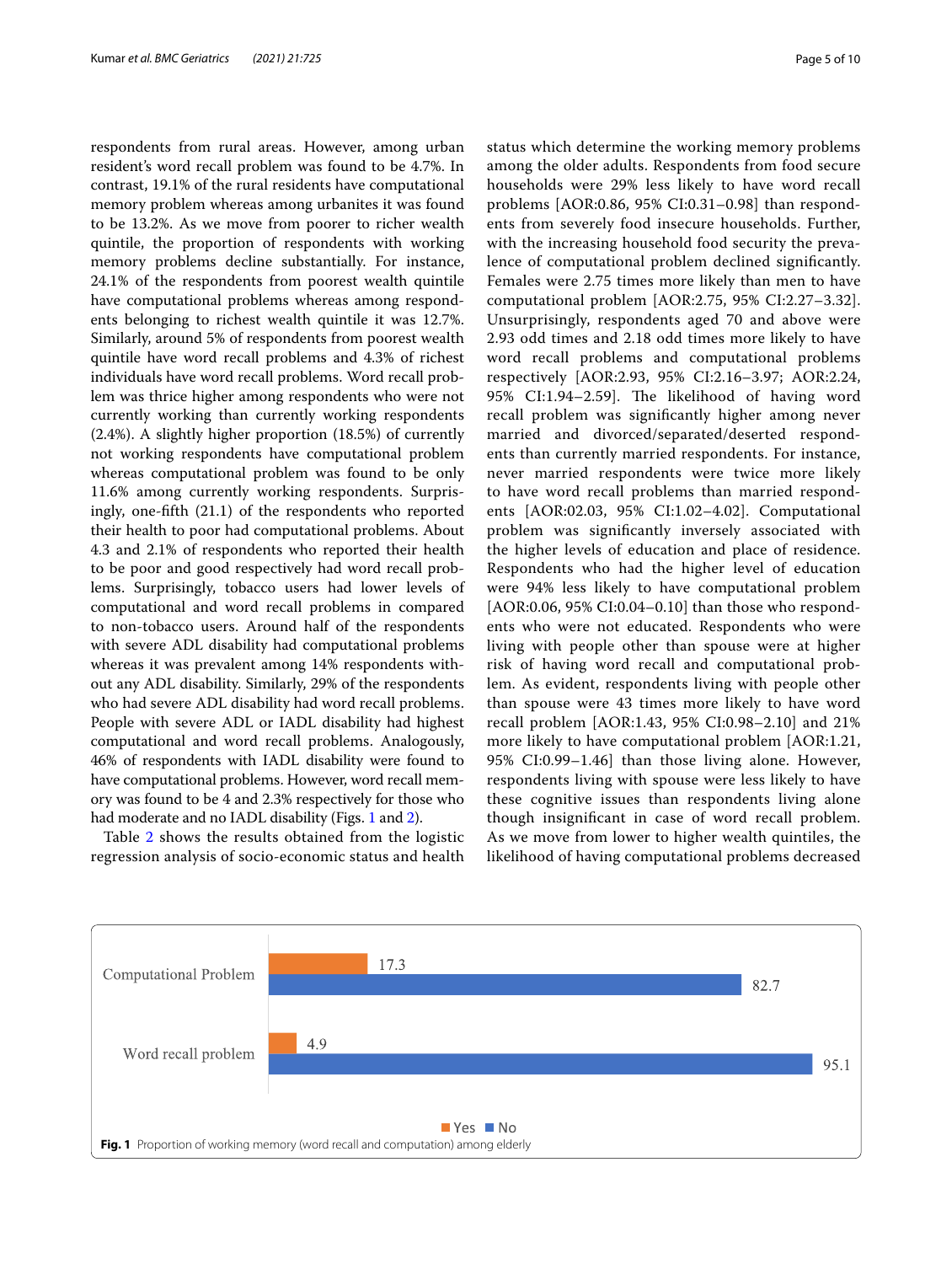

<span id="page-5-0"></span>signifcantly. Respondents from richest wealth quintile were 54% [AOR:0.45, 95% CI:0.38–0.54] less likely to have computational cognitive impairment than respondents from poorest wealth quintile. Working status was found to be signifcantly inversely associated with cognitive issues. Respondents who were not working currently were 2.85 odd times [AOR:2.85, 95% CI:1.94–4.19] more likely to have word recall problem compared to currently working respondents. Similarly, not currently working respondents were 1.73 odd times [AOR:1.73, 95% CI:1.47–2.04] more likely to have computational problems in comparison to respondents who were not working. Respondents who rated their health as good were 53% [AOR:0.47, 95% CI:0.36–0.62] and 39% [AOR:0.61, 95% CI:0.73–0.91] signifcantly less likely to have word recall problems and computational problem respectively. Use of tobacco was found to be signifcantly negatively associated with computational problems among older adults. The likelihood of having word recall problem and computational problem was signifcantly lower among those who had moderate diffculty with ADL activities than those who had severe difficulty with ADL activities [AOR:0.15, 95% CI:0.11-0.21; AOR:0.25, 95% CI:0.20–0.32]. further, respondents without any ADL difficulty were 94% [AOR:0.06, 95% CI:0.05–0.09] less likely to have word recall problem and 86% [AOR:0.16, 95% CI:0.13–0.20] less likely to have computational problem than respondents with severe ADL disability. A signifcant positive association exists between IADL disability and reduced cognitive impairment. Respondents without any IADL disability were 93% [AOR:0.07, 95% CI:0.11–0.10] less likely to have word recall problem than those who did not have any difficulty with ADL activities.

## **Discussion**

In this study, we investigated the relationship between food insecurity and cognitive functioning among elderly aged 60+ using the LASI data. Here we used two indicators to measure cognitive functioning, word recall and computational problem. The study identified that 17 and 5% of the older population in India were experiencing computational and word recall problem, respectively. Our study found that socio-economic Status (SES) and food insecurity were signifcant in explaining the cognitive functioning among older adults in India  $(60+)$ .

In our study we hypothesized that those who are food insecure were more likely to acquire cognitive impairment, and our results proved our hypothesis. It was found that food secure elderly were 0.71 and 0.45 odd times less likely to have word recall problem and computational problem respectively than who were insecure. This finding is alarming since accelerated decline in cognitive functioning have been consistently reported for older aged adults with food insecurity [\[9](#page-8-23), [12,](#page-8-7) [24,](#page-8-19) [25](#page-8-20), [36](#page-8-31)[–39](#page-8-32)]. Previous research has found that food -insecure adults tend to have lower intake of various vitamins and food groups [[9\]](#page-8-23). Consuming a healthy diet has always lower the risk of developing a poor mental health [[40](#page-8-33), [41\]](#page-8-34), decline in adults cognitive functioning [[12,](#page-8-7) [36\]](#page-8-31). A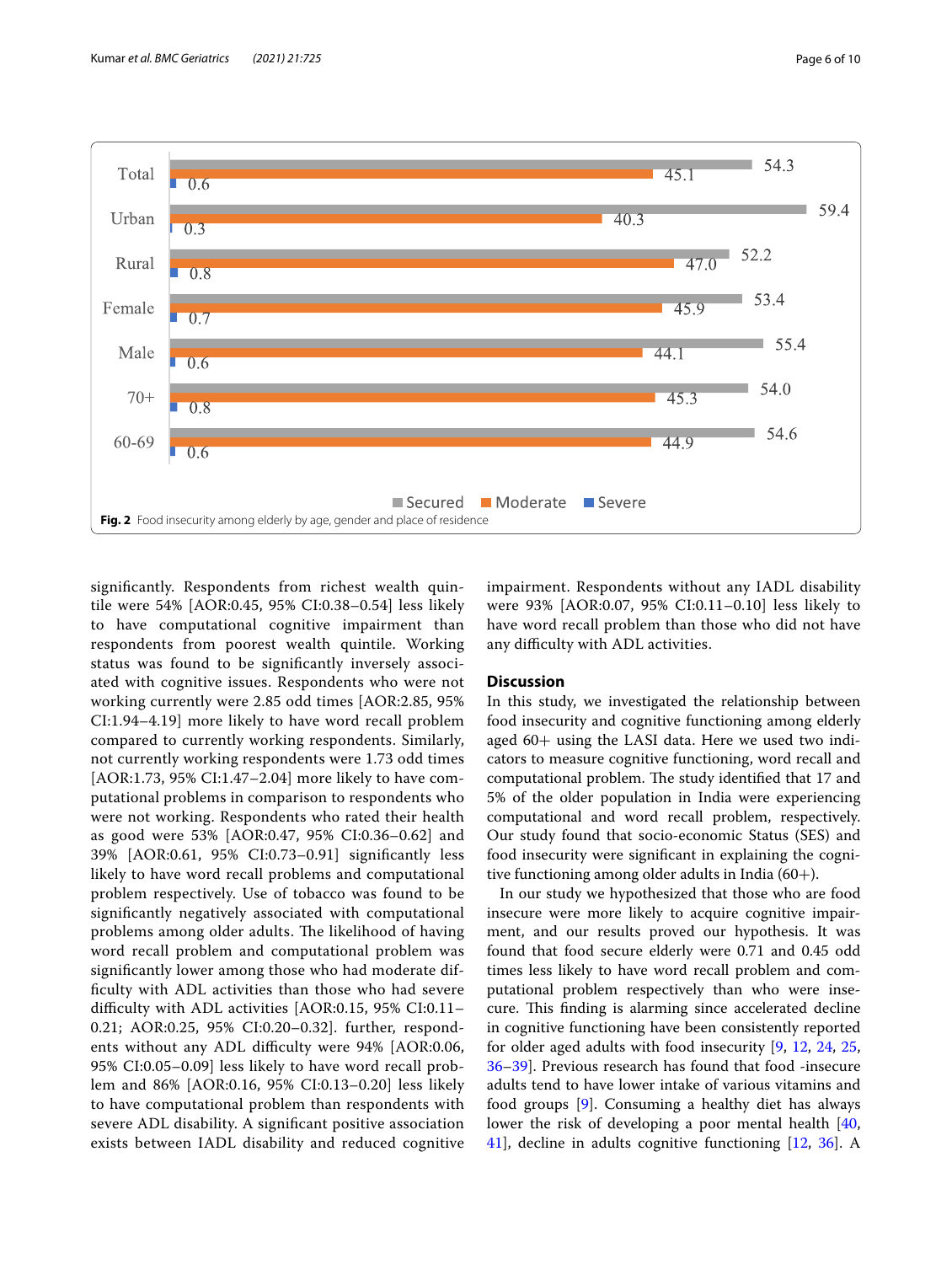<span id="page-6-0"></span>**Table 2** Logistic regression of working memory (word recall and computation) by food security and selected sociodemographic parameters

| <b>Food Insecurity</b>      | Word recall problem |               | <b>Computational problem</b> |               |
|-----------------------------|---------------------|---------------|------------------------------|---------------|
|                             | Odds ratio          | CI at 95%     | Odds ratio                   | CI at 95%     |
| Severe                      |                     |               |                              |               |
| Moderate                    | $0.58**$            | $0.26 - 1.27$ | $0.55***$                    | $0.35 - 0.84$ |
| Secure                      | $0.86*$             | $0.31 - 0.98$ | $0.45***$                    | $0.29 - 0.70$ |
| Gender                      |                     |               |                              |               |
| Male                        |                     |               |                              |               |
| Female                      | 1.08                | $0.74 - 1.57$ | $2.75***$                    | $2.27 - 3.32$ |
| Age                         |                     |               |                              |               |
| $60 - 69$                   |                     |               |                              |               |
| $70+$                       | $2.93***$           | $2.16 - 3.97$ | $2.18***$                    | $1.91 - 2.49$ |
| <b>Marital Status</b>       |                     |               |                              |               |
| Currently married           |                     |               |                              |               |
| never married               | $2.03***$           | $1.02 - 4.02$ | $1.80**$                     | $1.18 - 2.74$ |
| divorced/separated/deserted | $1.60***$           | $1.12 - 2.27$ | $2.24***$                    | 1.94-2.59     |
| <b>Education</b>            |                     |               |                              |               |
| No Education                |                     |               |                              |               |
| Below primary               | $0.60**$            | $0.39 - 0.92$ | $0.28***$                    | $0.22 - 0.35$ |
| Primary                     | $0.59***$           | $0.38 - 0.80$ | $0.18***$                    | $0.14 - 0.23$ |
| Secondary                   | 0.78                | $0.29 - 2.06$ | $0.16***$                    | $0.07 - 0.37$ |
| Higher                      | $0.30***$           | $0.19 - 0.48$ | $0.06***$                    | $0.04 - 0.10$ |
| <b>Living arrangements</b>  |                     |               |                              |               |
| Living alone                |                     |               |                              |               |
| With spouse                 | 0.80                | $0.49 - 1.28$ | $0.52***$                    | $0.42 - 0.64$ |
| With others                 | $1.43***$           | $0.98 - 2.10$ | $1.21***$                    | $0.99 - 1.46$ |
| Place of residence          |                     |               |                              |               |
| Rural                       |                     |               |                              |               |
| Urban                       | 1.20                | $0.73 - 1.98$ | $0.64***$                    | $0.50 - 0.81$ |
| <b>Wealth quintile</b>      |                     |               |                              |               |
| Poorest                     |                     |               |                              |               |
| Poorer                      | 0.99                | $0.72 - 1.37$ | $0.72***$                    | $0.62 - 0.83$ |
| Middle                      | 1.25                | $0.68 - 2.31$ | $0.60***$                    | $0.46 - 0.78$ |
| Richer                      | 0.78                | $0.56 - 1.07$ | $0.49***$                    | $0.40 - 0.59$ |
| Richest                     | $0.85**$            | $0.67 - 1.10$ | $0.45***$                    | $0.38 - 0.54$ |
| <b>Currently working</b>    |                     |               |                              |               |
| Yes                         |                     |               |                              |               |
|                             | $2.85***$           | 1.94-4.19     | $1.73***$                    |               |
| No<br>Self-rated health     |                     |               |                              | $1.47 - 2.04$ |
| Poor                        |                     |               |                              |               |
| Good                        | $0.47***$           | $0.36 - 0.62$ | $0.61***$                    | $0.54 - 0.69$ |
|                             |                     |               |                              |               |
| Use of tobacco              |                     |               |                              |               |
| Yes                         |                     |               |                              |               |
| No                          | 0.86                | $0.70 - 1.07$ | $0.82***$                    | $0.73 - 0.91$ |
| <b>ADL disability</b>       |                     |               |                              |               |
| Severe ADL                  |                     |               |                              |               |
| Moderate ADL                | $0.15***$           | $0.11 - 0.21$ | $0.25***$                    | $0.20 - 0.32$ |
| No ADL                      | $0.06***$           | $0.05 - 0.09$ | $0.16***$                    | $0.13 - 0.20$ |
| <b>IADL disability</b>      |                     |               |                              |               |
| Severe IADL                 |                     |               |                              |               |
| Moderate IADL               | $0.13***$           | $0.11 - 0.17$ | $0.26***$                    | $0.22 - 0.31$ |
| No IADL                     | $0.07***$           | $0.05 - 0.10$ | $0.15***$                    | $0.13 - 0.18$ |

\**p*<0.1, \*\**p*<0.05, \*\*\**p*<0.000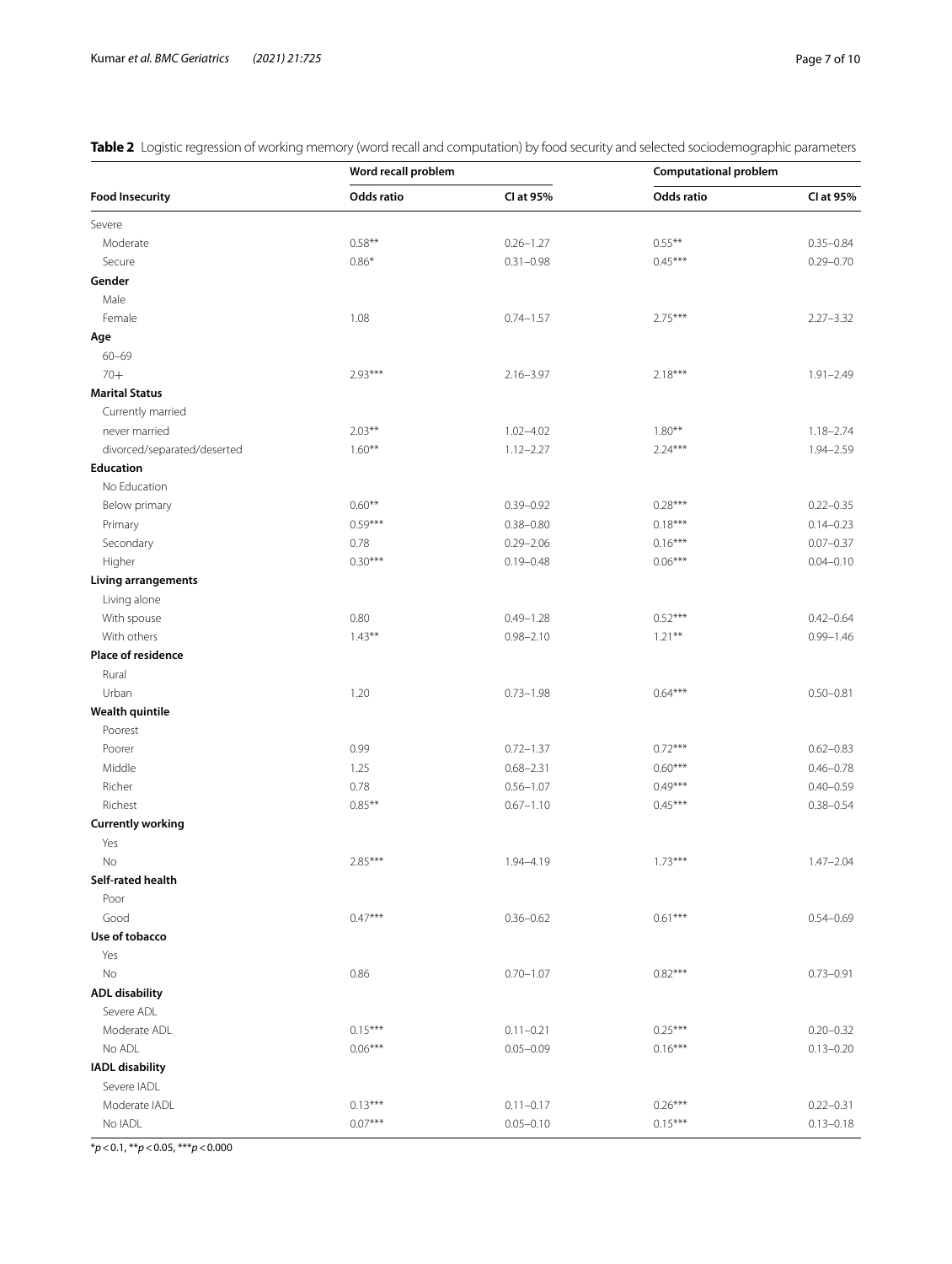longitudinal cohort study**,** also found the association of very low food security with the lower cognition impairment in a two-year-long span [\[24\]](#page-8-19). In addition, the study found that the diferences in global cognitive scores among the participants with low food security and those with food security were equivalent to accelerating cognitive ageing by 8 years [\[36](#page-8-31)]. Also, cross-sectional studies reported the relationship between food insecurity and cognitive functioning. A study by Gao et al. (2009) and Tong et al. (2018) had reported that the odds of cognitive impairment increased to two manifolds if the individuals are living with very low food security (VLFS) compared to those who are secure  $[24, 38]$  $[24, 38]$  $[24, 38]$  $[24, 38]$ . The accelerated cognitive aging associated with food insecurity can lead to poor mental health which can result in acquiring functioning disability at the later ages. The studies based on micronutrient defciency also found cognitive impairment among those who have deficiency of Vitamin B  $[26,$  $[26,$ [27\]](#page-8-36). Also, the fndings of our study corroborates with the fndings from the latest systematic review done by Iolascon et al., 2017, where they found that availability of 16 major micronutrients in the diets can reduce the risk of cognitive impairment among elderly in world [\[19](#page-8-14)].

We also investigated the cognitive functioning w.r.t SES which can be interlinked with mental health situation especially among older adults in India. We found low cognitive functioning among the older adults  $(70+)$ , as the ability to think and recall diminish over time. Similar to our fndings, Pliatsikas et al. (2019) and Fournet et al. (2012) also showed that working memory declines with age  $[42, 43]$  $[42, 43]$  $[42, 43]$ , which can often leads to deficits such as Alzheimer's, Parkinson's disease, and aphasia [\[44](#page-8-39), [45](#page-8-40)]. We also found that the educational level of individual also impacts the cognitive functioning. We found that increasing educational decreases the odds of both word recall problem and computational problem. Consistent to our fndings a study conducted in Taiwan found a positive association of educational with working memory [[43\]](#page-8-38). The educational status strengthened the long term memory representations [[46\]](#page-8-41), which increases the working memory in older ages, which can delay the onset of various mental health disease. The wealth quintile also found to be a signifcant predictor in assessing the cognitive functioning among the elderly. Consistent with our fndings, one study based on Latino respondents found that the wealth quintile of the household signifcantly contributes to cognitive functioning [[47\]](#page-9-0).

Furthermore, we found that poor cognitive functioning among those experiencing disability, severe ADL, and IADL. For example, those who have no ADL disability were 0.06 odd times less likely to have a word recall problem and 0.16 odd times less likely to have a computational problem. Similar to our fndings, a longitudinal study based on U. S adults found that for those with the lowest level of cognition, the odds of getting a disability in the older ages increases to 1.58 times [[48\]](#page-9-1). Another study by Gateau and Fabrigoule (1997) also found that those with low cognitive performance had a higher risk of disability at later ages [\[49](#page-9-2)].

#### **Conclusion**

Our fndings from this study suggest that food insecurity is associated with a lower level of cognition among the elderly in India. These findings highlight the importance of food policy and interventional strategies to address food insecurity, especially among the individuals belonging to lower wealth quintiles. Furthermore, increasing the coverage of food distribution may also help to decrease the burden of disease for the at most risk population, which further increases the healthy life expectancy among the aged population. So, there is a need for specifc programs and policies that improve the availability of nutritious food, which help alleviate food insecurity and improve cognitive mental health among the vulnerable population.

#### **Acknowledgements**

**None** 

#### **Authors' contributions**

SK and DD were responsible for planning and designing the manuscript. SK was involved with the analysis of the data. AB, NS,NJN, SK were responsible in writing the paper. AB was responsible for editing of this paper. All authors have seen and approved the fnal version of this manuscript.

### **Funding**

None.

#### **Availability of data and materials**

The datasets analysed during the current study are from Longitudinal Ageing Survey of India (LASI). The data is freely available from the Gateway to Global Aging Data.

#### **Declarations**

#### **Ethics approval and consent to participate**

Ethical approval for this study was not necessary as it is based on analysis of secondary data available in the public domain. However, the LASI team had obtained written consent from all participants.

# **Consent for publication**

Not applicable.

#### **Competing interests**

None.

#### **Author details**

<sup>1</sup>International Institute for Population Sciences, Govandi East, Mumbai 400088, India. <sup>2</sup>CHRIST (Deemed-to-be-University), Central Campus, Bengaluru, India.<br><sup>3</sup>Birla Institute of Technology and Science Pilani India. Birla Institute of Technology and Science, Pilani, India.

Received: 23 September 2021 Accepted: 29 November 2021Published online: 18 December 2021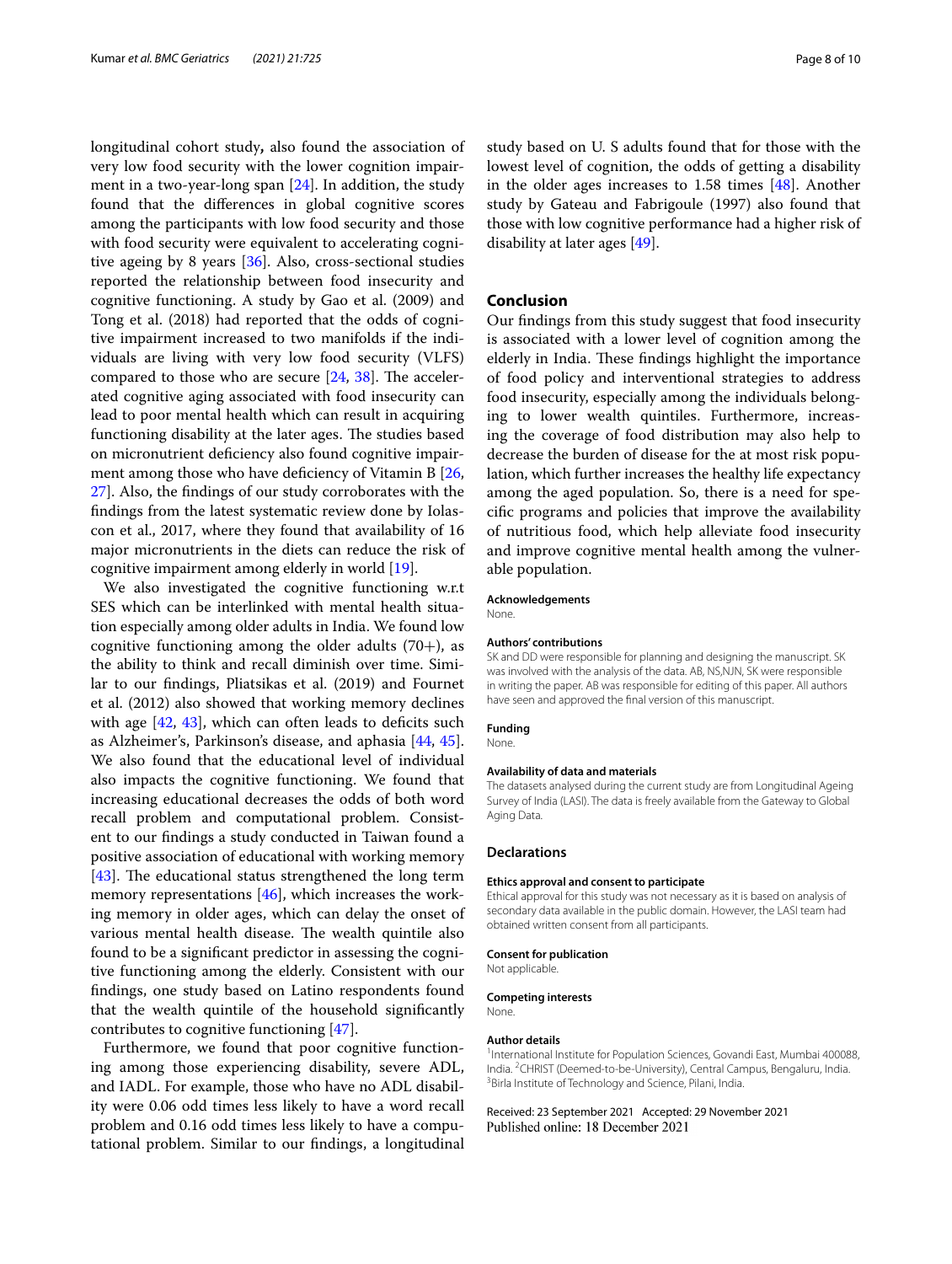#### **References**

- <span id="page-8-0"></span>1. Nations Department of Economic U, Affairs S, Division P. World Population Ageing 2019. 2019.
- <span id="page-8-1"></span>2. Ince YM. Economic and social consequences of population aging the dilemmas and opportunities in the twenty-frst century. Appl Res Qual Life. 2015;10:735–52.
- <span id="page-8-2"></span>3. Kaplan MA, Inguanzo MM. The social, economic, and public health consequences of global population aging: implications for social work practice and public policy. J Soc Work Glob Community. 2017;2:1–12.
- <span id="page-8-3"></span>4. Murman DL. The impact of age on cognition. Semin Hear. 2015;36:111–21.
- <span id="page-8-4"></span>5. Juan SMA, Adlard PA. Ageing and cognition. In: Subcellular Biochemistry. Springer New York; 2019. p. 107–122.
- <span id="page-8-5"></span>6. Global Health Index. Global Hunger Index: One Decade to Zero Hunger - Linking Health and Sustainable Food Systems. 2020:2020.
- <span id="page-8-6"></span>7. Perez-Escamilla R, Pinheiro de Toledo Vianna R. Food Insecurity and the Behavioral and Intellectual Development of Children: A Review of the Evidence. J Appl Res Child Informing Policy Child Risk. 2012;3.
- <span id="page-8-12"></span>8. Frith E, Loprinzi PD. Food insecurity and cognitive function in older adults: brief report. Clin Nutr. 2018;37:1765–8.
- <span id="page-8-23"></span>9. Portela-Parra ET, Leung CW. Food insecurity is associated with lower cognitive functioning in a National Sample of older adults. J Nutr. 2019;149:1812–7.
- <span id="page-8-24"></span>10. Grineski SE, Morales DX, Collins TW, Rubio R. Transitional dynamics of household food insecurity impact children's developmental outcomes Sara. J Dev Behav Pediatr. 2018;39:715–25.
- <span id="page-8-18"></span>11. Gyasi RM, Obeng B, Yeboah JY. Impact of food insecurity with hunger on mental distress among community-dwelling older adults. PLoS One. 2020;15:1–11.
- <span id="page-8-7"></span>12. Koyanagi A, Veronese N, Stubbs B, Vancampfort D, Stickley A, Oh H, et al. Food insecurity is associated with mild cognitive impairment among middle-aged and older adults in South Africa: fndings from a nationally representative survey. Nutrients. 2019;11.
- <span id="page-8-8"></span>13. Bickel G, Nord M, Price C, Hamilton W, Cook J. Measuring food security in the United States guide to measuring household food security revised 2000; 2000.
- <span id="page-8-9"></span>14. Nord M, Andrews M, Carlson S. Household food security in the United States, 2005; 2006.
- <span id="page-8-10"></span>15. International Institute of Population Sciences (IIPS), National Programme for Health Care of Elderly (NPHCE), MoHFW, Harvard T.H. Chan School of Public Health (HSPH), University of Southern California (USC). Longitudinal Ageing Study in India (LASI) Wave 1, 2017–18, India Report. Mumbai; 2020.
- <span id="page-8-11"></span>16. FAO, IFAD, UNICEF, WFP, WHO. The state of food security and nutrition in the world 2020. Rome: FAO, IFAD, UNICEF, WFP and WHO; 2020.
- <span id="page-8-13"></span>17. Farì G, Santagati D, Pignatelli G, Scacco V, Renna D, Cascarano G, et al. Collagen peptides, in association with vitamin C, Sodium Hyaluronate, Manganese and Copper, as Part of the Rehabilitation Project in the Treatment of Chronic Low Back Pain. Endocr Metab Immune Disord Drug Targets. 2021.
- 18. Agostini F, Bernetti A, Di Giacomo G, Viva MG, Paoloni M, Mangone M, et al. Rehabilitative good practices in the treatment of sarcopenia: a narrative review. Am J Phys Med Rehabil. 2021;100:280–7.
- <span id="page-8-14"></span>19. Iolascon G, Gimigliano R, Bianco M, De Sire A, Moretti A, Giusti A, et al. Are dietary supplements and Nutraceuticals efective for musculoskeletal health and cognitive function? A scoping review. J Nutr Health Aging. 2017;21:527–38.
- <span id="page-8-15"></span>20. Seligman HK, Laraia BA, Kushel MB. Nutrition and disease food insecurity is associated with chronic disease among low-income NHANES participants 1,2. J Nutr. 2010;140:304–10.
- <span id="page-8-16"></span>21. Berkowitz SA, Berkowitz TSZ, Meigs JB, Wexler DJ. Trends in food insecurity for adults with cardiometabolic disease in the United States: 2005-2012. PLoS One. 2017;12.
- 22. Mendy VL, Vargas R, Cannon-Smith G, Payton M, Enkhmaa B, Zhang L. Food insecurity and cardiovascular disease risk factors among Mississippi adults. Int J Environ Res Public Heal. 2018;15.
- <span id="page-8-17"></span>23. Inui T, Hanley B, Tee ES, Nishihira J, Tontisirin K, Van Dael P, et al. The role of micronutrients in ageing Asia: what can be implemented with the existing insights. Nutrients. 2021;13:2222.
- <span id="page-8-19"></span>24. Gao X, Scott T, Falcon LM, Wilde PE, Tucker KL. Food insecurity and cognitive function in Puerto Rican adults. Am J Clin Nutr. 2009;89:1197–203.
- <span id="page-8-20"></span>25. Na M, Dou N, Ji N, Xie D, Huang J, Tucker KL, et al. Food insecurity and cognitive function in middle to older adulthood: a systematic review. Am Soc Nutr. 2020;11:667–76.
- <span id="page-8-21"></span>26. Li S, Guo Y, Men J, Fu H, Xu T. The preventive efficacy of vitamin B supplements on the cognitive decline of elderly adults: a systematic review and meta-analysis. BMC Geriatr. 2021;21:367. [https://doi.org/10.](https://doi.org/10.1186/s12877-021-02253-3) [1186/s12877-021-02253-3](https://doi.org/10.1186/s12877-021-02253-3).
- <span id="page-8-36"></span>27. Suh SW, Kim HS, Han JH, Bae J Bin, Oh DJ, Han JW, et al. Efficacy of vitamins on cognitive function of non-demented people: A systematic review and meta-analysis Nutrients 2020;12:1168.
- <span id="page-8-22"></span>28. Crawford C, Boyd C, Deuster PA. Dietary supplement ingredients for optimizing cognitive performance among healthy adults: a systematic review. J Altern Complement Med. 2021.
- <span id="page-8-25"></span>29. Gardener SL, Rainey-Smith SR. The role of nutrition in cognitive function and brain ageing in the elderly. Curr Nutr Rep. 2018;7:139–49.
- <span id="page-8-26"></span>30. Alloway TP, Alloway RG. Investigating the predictive roles of working memory and IQ in academic attainment. J Exp Child Psychol. 2010;106:20–9.
- <span id="page-8-27"></span>31. dos Santos IG, Salles-Costa R. Inverse association between social support and household food insecurity in a metropolitan area of Rio de Janeiro. Brazil Public Health Nutr. 2015;18:2925–33.
- 32. Temple JB. Severe and moderate forms of food insecurity in Australia: are they distinguishable? Aust J Soc Issues. 2008;43:649–68.
- <span id="page-8-28"></span>33. Davison KM, Marshall-Fabien GL, Tecson A. Association of moderate and severe food insecurity with suicidal ideation in adults: national survey data from three Canadian provinces. Soc Psychiatry Psychiatr Epidemiol. 2015;50:963–72.
- <span id="page-8-29"></span>34. Katz S, Ford AB, Moskowitz RW, Jackson BA, Jafe MW. Studies of illness in the aged: the index of ADL: a standardized measure of biological and psychosocial function jama 1963;185:914–919.
- <span id="page-8-30"></span>35. Lawton MP, Brody EM. Assessment of older people: self-maintaining and instrumental activities of daily living. Gerontologist. 1969;9 3\_Part\_1:179–86.
- <span id="page-8-31"></span>36. Wong JC, Scott T, Wilde P, Li Y-G, Tucker KL, Gao X. Food insecurity is associated with subsequent cognitive decline in the Boston Puerto Rican health study. J Nutr. 2016;146:1740–5.
- 37. Onadja Y, Atchessi N, Soura BA, Rossier C, Zunzunegui M-V. Gender diferences in cognitive impairment and mobility disability in old age: a cross-sectional study in Ouagadougou. Burkina Faso Arch Gerontol Geriatr. 2013;57:311–8.
- <span id="page-8-35"></span>38. Tong M, Tieu L, Lee CT, Ponath C, Guzman D, Kushel M. Factors associated with food insecurity among older homeless adults: results from the HOPE HOME study. J Public Health (Bangkok). 2019;41:240–9.
- <span id="page-8-32"></span>39. Stickley A, Oh H, Shin J Il, Jackson S, Smith L, Lara E. Food Insecurity Is Associated with Mild Cognitive Impairment among Middle-Aged and Older Adults in South Africa: Findings from a Nationally Representative Survey. Ageing Nutr through Lifesp. 2020;:92.
- <span id="page-8-33"></span>40. Leung CW, Epel ES, Willett WC, Rimm EB, Laraia BA. Household food insecurity is positively associated with depression among low-income supplemental nutrition assistance program participants and incomeeligible nonparticipants. J Nutr. 2015;145:622–7.
- <span id="page-8-34"></span>41. Bruening M, Dinour LM, Chavez JBR. Food insecurity and emotional health in the USA: a systematic narrative review of longitudinal research. Public Health Nutr. 2017;20:3200–8.
- <span id="page-8-37"></span>42. Fournet N, Roulin JL, Vallet F, Beaudoin M, Agrigoroaei S, Paignon A, et al. Evaluating short-term and working memory in older adults: French normative data. Aging Ment Heal. 2012;16:922–30. [https://doi.](https://doi.org/10.1080/13607863.2012.674487) [org/10.1080/13607863.2012.674487](https://doi.org/10.1080/13607863.2012.674487).
- <span id="page-8-38"></span>43. Pliatsikas C, Veríssimo J, Babcock L, Pullman MY, Glei DA, Weinstein M, et al. Working memory in older adults declines with age, but is modulated by sex and education. Q J Exp Psychol. 2019;72:1308–27.
- <span id="page-8-39"></span>44. Pfeifer HCV, Løkkegaard A, Zoetmulder M, Friberg L, Werdelin L. Cognitive impairment in early-stage non-demented Parkinson's disease patients. Acta Neurol Scand. 2014;129:307–18.
- <span id="page-8-40"></span>45. Whitwell JL, Jones DT, Dufy JR, Strand EA, Machulda MM, Przybelski SA, et al. Working memory and language network dysfunctions in logopenic aphasia: a task-free fMRI comparison with Alzheimer's dementia. Neurobiol Aging. 2015;36:1245–52.
- <span id="page-8-41"></span>46. Ritchie SJ, Bates TC, Deary IJ. Is education associated with improvements in general cognitive ability, or in specifc skills? Dev Psychol. 2015;51:573.